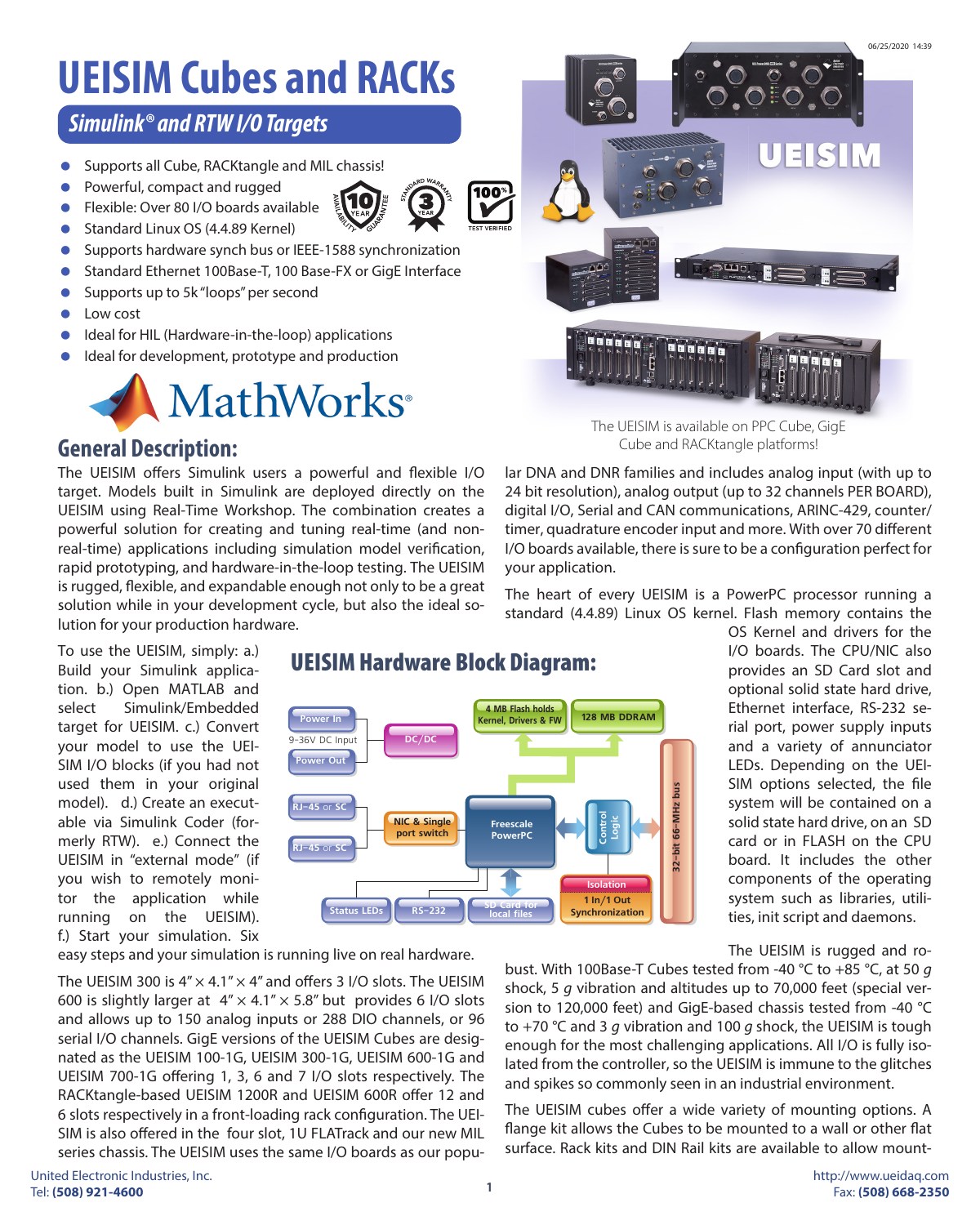### **General Description: (continued)**

ing in 19" racks or on DIN rails respectively. UEISIM RACKtangles include flexible mounting ears that allow the RF or portable applications, there is even an attaché style carrying case that will safely hold a cube, its power supply, cables and screw terminal panels. RACKtangle-based UEISIMs include rubber feet for desk-top use as well as mounting brackets that allow the RACKtangle directly into 19 inch racks. The brackets may be mounted on the rear of the RACKtangle allowing the chassis to be mounted on any flat surface or bulkhead.

Whether your application requires a few I/O channels or a few thousand, the UEISIM is an ideal solution. The Cube's unique combination of clean and simple Simulink/RTW target compatible Linux operating system, I/O flexibility, compact size, mechanical and electrical ruggedness, and ease of use are unparalleled.

| Simulink Library Browser                                                                                                                                                                           |                                                                                                            |  |  |  |
|----------------------------------------------------------------------------------------------------------------------------------------------------------------------------------------------------|------------------------------------------------------------------------------------------------------------|--|--|--|
| File<br>Edit View<br>Help                                                                                                                                                                          |                                                                                                            |  |  |  |
| 口口叫的<br>UEISIM Analog Input: ueisim_lib/UEISIM Analog Input                                                                                                                                        |                                                                                                            |  |  |  |
| <b>Simulink</b><br>ы<br>$\overline{+}$<br>Data Acquisition Toolbox<br>Embedded Target for Microchip® dsPIC<br>$\overline{+}$                                                                       | UEISM<br>Analog houl<br><b>UEISIM Analog Input</b><br>UEISM<br>Analog Oubul<br><b>UEISIM Analog Output</b> |  |  |  |
| Real-Time Workshop<br>÷,<br>Real-Time Workshop Embedded Coder<br>$+$<br>Simulink Extras<br>$\overline{+}$<br>Stateflow<br><b>UEISim Library</b><br>Virtual Reality Toolbox<br>Ė<br>xPC Target<br>Ė | UEISM<br>Counter Input<br><b>UEISIM Counter Input</b>                                                      |  |  |  |
|                                                                                                                                                                                                    | UEIGM<br>UEISIM Digital Input<br>Digital Input                                                             |  |  |  |
| Ready                                                                                                                                                                                              | UEISM<br>Digital Oubul<br><b>UEISIM Digital Output</b>                                                     |  |  |  |

The UEISIM I/O blocks provided are both powerful and easy to use.

| System target file browser: untitled                                      |                             |  |  |  |
|---------------------------------------------------------------------------|-----------------------------|--|--|--|
| System target file:                                                       | Description:                |  |  |  |
| grt.tlc                                                                   | Visual C/C++ Project Makefi |  |  |  |
| grt malloc.tlc                                                            | Generic Real-Time Target wi |  |  |  |
| grt malloc.tlc                                                            | Visual C/C++ Project Makefi |  |  |  |
| rsim tle                                                                  | Rapid Simulation Target     |  |  |  |
| rtwsfen tle                                                               | S-function Target           |  |  |  |
| tornado.tlc                                                               | Tornado (VxWorks) Real-Time |  |  |  |
| ueisim.tlc                                                                | UEISim Real-Time Target     |  |  |  |
| xpotarget.tlc                                                             | xPC Target                  |  |  |  |
| xpotargetert.tlc                                                          | xPC Target (ERT)            |  |  |  |
| ШI                                                                        |                             |  |  |  |
| Full name:<br>E:\UEI_SVN\Software\PowerDNA\3.3.x\UEIPAC\UEISim\ueisim.tlc |                             |  |  |  |
| Template make file: ueisim.tmf                                            |                             |  |  |  |
| Make command: make rtw                                                    |                             |  |  |  |
| OΚ                                                                        | Help<br>Cancel<br>Apply     |  |  |  |



### **UEISIM: Technical Specifications**

| <b>Computer Interface</b>                 | <b>MIL series ruggedized chassis</b>                                                                                                                                                    |  |  |
|-------------------------------------------|-----------------------------------------------------------------------------------------------------------------------------------------------------------------------------------------|--|--|
| <b>Primary Ethernet Port</b>              | 10/100/1000Base-T, 38999 connector                                                                                                                                                      |  |  |
| Diagnostic Port                           | 10/100/1000Base-T, 38999 connector                                                                                                                                                      |  |  |
| Net Teaming/bonding                       | Supported in Linux OS                                                                                                                                                                   |  |  |
| Config/Serial Port                        | on LAN/COM 38999 connector                                                                                                                                                              |  |  |
| <b>USB Port</b>                           | USB 2.0 fully supported                                                                                                                                                                 |  |  |
| <b>Synch Options</b>                      | Sync input/output port or IEEE-1588                                                                                                                                                     |  |  |
| <b>I/O Board Support</b>                  |                                                                                                                                                                                         |  |  |
| Series supported                          | All DNR/DNA-series boards as appropriate                                                                                                                                                |  |  |
| <b>Software / Operating System</b>        |                                                                                                                                                                                         |  |  |
| <b>Embedded OS</b>                        | Linux, kernel 4.4.89                                                                                                                                                                    |  |  |
| Real-time support                         | Xenomai RTOS is supported in Linux, but file<br>I/O is not available                                                                                                                    |  |  |
| <b>EPICS CAS interface</b>                | Yes (Linux version)                                                                                                                                                                     |  |  |
| <b>SNMP Library</b>                       | Yes                                                                                                                                                                                     |  |  |
| Processor/system                          |                                                                                                                                                                                         |  |  |
| <b>CPU</b>                                | Freescale 8347 or 8347E, 400 MHz, 32-bit                                                                                                                                                |  |  |
| Memory                                    | 256 MB, 228 MB available to user apps.                                                                                                                                                  |  |  |
| <b>FLASH memory</b>                       | 32 MB standard / 128 MB optional<br>16 MB / 112 MB available for user apps.                                                                                                             |  |  |
| Solid-State Hard<br>Drive*                | Optional 8 or 16 GB drives available                                                                                                                                                    |  |  |
| SD card interface*                        | SD cards up to 32 GB                                                                                                                                                                    |  |  |
| USB drive interface                       | Standard USB 2.0 port                                                                                                                                                                   |  |  |
| <b>Physical Dimensions</b>                |                                                                                                                                                                                         |  |  |
| 4 I/O slots                               | UEISIM 400-MIL: 6.2" x 7.1" x 8.7", 11 lbs.                                                                                                                                             |  |  |
| 6 I/O slots                               | UEIPSIM 600-MIL: 10.6" x 7.0" x 6.4", 16 lbs.                                                                                                                                           |  |  |
| 12 I/O slots                              | UEISIM 1200-MIL: 17.5" x 8.1" x 7.0"<br>22 lbs. (Std 3U)                                                                                                                                |  |  |
| <b>Environmental</b>                      |                                                                                                                                                                                         |  |  |
| Temp (operating)<br>UEIPAC 1200-MIL       | -40 °C to 85 °C (power dissipation of actual<br>system may require derated max temp.)                                                                                                   |  |  |
| Temp (operating)<br><b>UEIPAC 400-MIL</b> | -40 °C to 70°C (power dissipation of actual<br>system may require derated max temp.)                                                                                                    |  |  |
| Temp (storage)                            | -40 °C to 85 °C                                                                                                                                                                         |  |  |
| <b>Humidity</b>                           | 0 to 95%, non-condensing                                                                                                                                                                |  |  |
| <b>Vibration</b>                          | MIL-STD-810G plus the IEC specs below                                                                                                                                                   |  |  |
| (IEC 60068-2-64)                          | 10-500 Hz, 5q (rms), Broad-band random                                                                                                                                                  |  |  |
| (IEC 60068-2-6)                           | 10-500 Hz, 5 g, Sinusoidal                                                                                                                                                              |  |  |
| Shock                                     | MIL-STD-810G plus the IEC specs below                                                                                                                                                   |  |  |
| (IEC 60068-2-27)                          | 100 g, 3 ms half sine, 18 shocks at<br>6 orientations:<br>30 $q$ , 11 ms half sine, 18 shocks at<br>6 orientations                                                                      |  |  |
| EMI / RFI                                 | Designed to meet MIL-STD-461                                                                                                                                                            |  |  |
| Altitude                                  | 70,000 feet, maximum                                                                                                                                                                    |  |  |
| Sealing                                   | Default unit sealed to IP 66 or better. Pres-<br>sure relief valves support continuous altitude<br>changes of 5000 fpm. Units can be config-<br>ured with bottom weep holes if desired. |  |  |
| <b>Power Requirements</b>                 |                                                                                                                                                                                         |  |  |
| Voltage                                   | 9 - 36 VDC designed to meet<br>MIL-STD-1275 / 704                                                                                                                                       |  |  |
| <b>Reliability</b>                        |                                                                                                                                                                                         |  |  |
| <b>MTBF</b><br>400-MIL                    | >130,000 hours                                                                                                                                                                          |  |  |
| <b>MTBF</b><br>600-MIL                    | >130,000 hours                                                                                                                                                                          |  |  |
| <b>MTBF</b><br>1200-MIL                   | >130,000 hours                                                                                                                                                                          |  |  |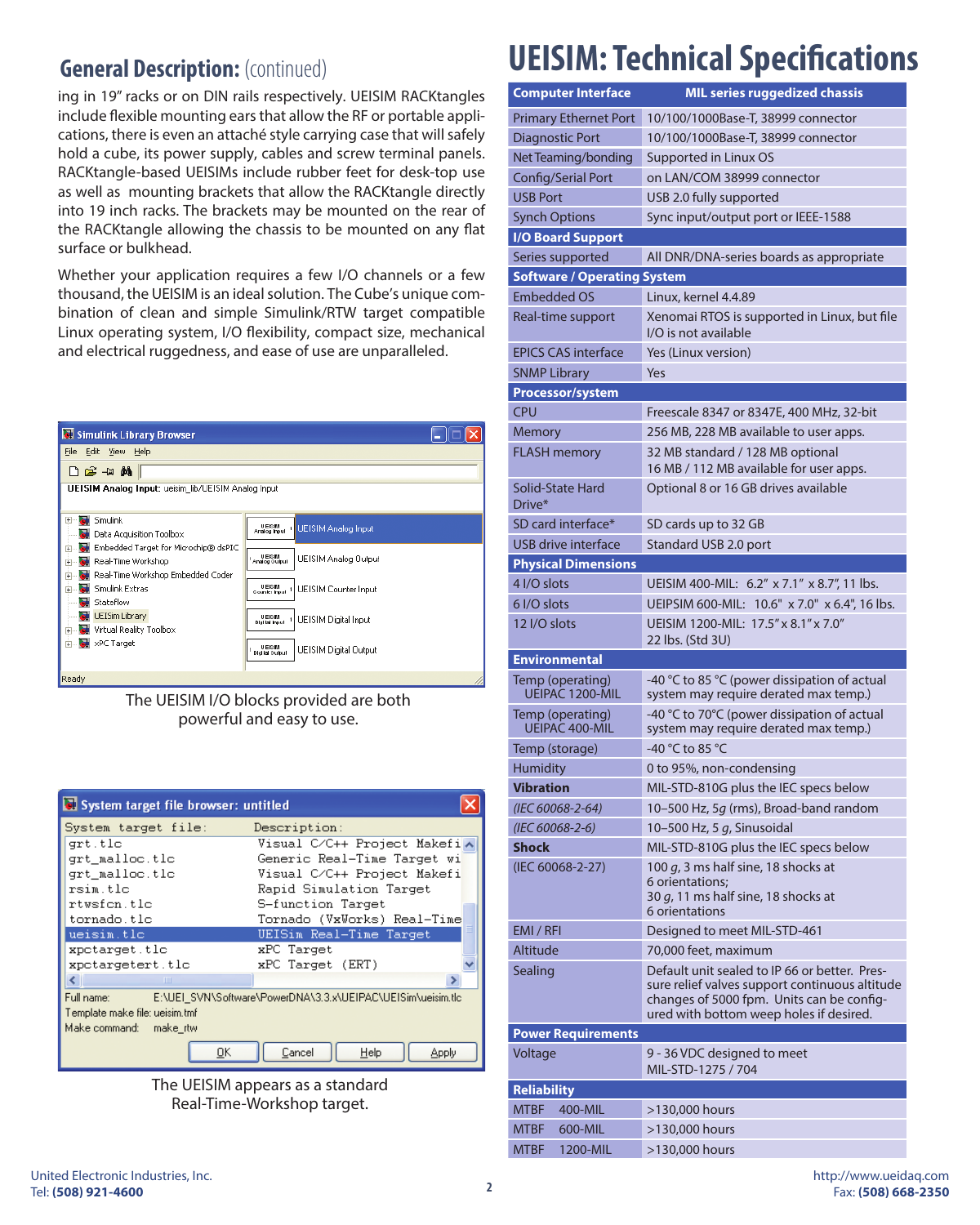## **UEISIM: Technical Specifications**

| <b>Computer Interface</b>          | <b>UEISIM xxx series Cubes</b>                                                                                                                                             | <b>UEISIM xxx-1G series GigE Cubes</b>                                                                                                                             | <b>RACKtangle Chassis</b>                                                                                                                                          |  |  |  |
|------------------------------------|----------------------------------------------------------------------------------------------------------------------------------------------------------------------------|--------------------------------------------------------------------------------------------------------------------------------------------------------------------|--------------------------------------------------------------------------------------------------------------------------------------------------------------------|--|--|--|
| <b>Primary Ethernet Port</b>       | 10/100Base-T, RJ-45 connector                                                                                                                                              | 10/100/1000Base-T, RJ-45 connector                                                                                                                                 | 10/100/1000Base-T, RJ-45 connector                                                                                                                                 |  |  |  |
| <b>Diagnostic Port</b>             | not applicable                                                                                                                                                             | 10/100/1000Base-T, RJ-45 connector                                                                                                                                 | 10/100/1000Base-T, RJ-45 connector                                                                                                                                 |  |  |  |
| <b>Other Port functions</b>        | Daisy chained single port switch provided                                                                                                                                  | Ports may optionally be bonded/teamed                                                                                                                              | Ports may optionally be bonded/teamed                                                                                                                              |  |  |  |
| <b>Optional Interface</b>          | 100Base-FX Fiber (single or multi mode)                                                                                                                                    | n/a                                                                                                                                                                | n/a                                                                                                                                                                |  |  |  |
| Config/Serial Port                 | RS-232, 9-pin "D"                                                                                                                                                          | RS-232, 9-pin "D"                                                                                                                                                  | RS-232, 9-pin "D"                                                                                                                                                  |  |  |  |
| <b>USB Port</b>                    | not supported                                                                                                                                                              | USB 2.0 fully supported                                                                                                                                            | USB 2.0 fully supported                                                                                                                                            |  |  |  |
| Synchronization<br><b>Options</b>  | 1. DNA-SYNC series cables/boards provide<br>system clock or trigger synchronization.<br>2. DNA-IRIG-650 for IRIG and GPS synch.<br>3. Software implementation of IEEE-1588 | 1. DNA-SYNC-1G series cables and boards<br>provide both clock and trigger sync signals.<br>2. DNA-IRIG-650 for IRIG and GPS synch.<br>3. IEEE-1588 synchronization | 1. DNA-SYNC-1G series cables and boards<br>provide both clock and trigger sync signals.<br>2. DNA-IRIG-650 for IRIG and GPS synch.<br>3. IEEE-1588 synchronization |  |  |  |
| <b>I/O Board Support</b>           |                                                                                                                                                                            |                                                                                                                                                                    |                                                                                                                                                                    |  |  |  |
| Series supported                   | All DNA-series boards                                                                                                                                                      | All DNA-series boards                                                                                                                                              | All DNR-series boards (DNF for FLATrack)                                                                                                                           |  |  |  |
| <b>Software / Operating System</b> |                                                                                                                                                                            |                                                                                                                                                                    |                                                                                                                                                                    |  |  |  |
| <b>Embedded OS</b>                 | Linux, kernel 4.4.89                                                                                                                                                       | Linux, kernel 4.4.89                                                                                                                                               | Linux, kernel 4.4.89                                                                                                                                               |  |  |  |
| Real-time support                  | Xenomai RTOS is supported in Linux, but<br>file I/O is not available                                                                                                       | Xenomai RTOS is supported in Linux, but<br>file I/O is not available                                                                                               | Xenomai RTOS is supported in Linux, but<br>file I/O is not available                                                                                               |  |  |  |
| <b>Processor/system</b>            |                                                                                                                                                                            |                                                                                                                                                                    |                                                                                                                                                                    |  |  |  |
| <b>CPU</b>                         | Freescale MPC5200, 400 MHz, 32-bit                                                                                                                                         | Freescale 8347 or 8347E, 400 MHz, 32-bit                                                                                                                           | Freescale 8347 or 8347E, 400 MHz, 32-bit                                                                                                                           |  |  |  |
| <b>RAM Memory</b>                  | 128 MB, 100 MB available to user apps                                                                                                                                      | 128 MB standard / 256 MB optional<br>100 MB / 228 MB available to user apps.                                                                                       | 128 MB standard / 256 MB optional<br>100 MB / 228 MB available to user apps.                                                                                       |  |  |  |
| <b>FLASH memory</b>                | 4 MB (0 MB available for user apps)                                                                                                                                        | 32 MB standard / 128 MB optional<br>16 MB / 112 MB available for user apps.                                                                                        | 32 MB standard / 128 MB optional<br>16 MB / 112 MB available for user apps.                                                                                        |  |  |  |
| Solid-State hard<br>drive*         | not available                                                                                                                                                              | Optional 8 or 16 GB drives available                                                                                                                               | Optional 8 or 16 GB drives available                                                                                                                               |  |  |  |
| SD card interface*                 | SD cards up to 32 GB (8 GB included)                                                                                                                                       | SD cards up to 32 GB (8 GB included)                                                                                                                               | SD cards up to 32 GB (8 GB included)                                                                                                                               |  |  |  |
| <b>USB</b> drive interface         | n/a                                                                                                                                                                        | Standard USB 2.0 port                                                                                                                                              | Standard USB 2.0 port                                                                                                                                              |  |  |  |
| <b>Physical Dimensions</b>         |                                                                                                                                                                            |                                                                                                                                                                    |                                                                                                                                                                    |  |  |  |
| 1 I/O slot                         |                                                                                                                                                                            | UEINET-SIM: $4.1'' \times 4.0'' \times 2.7''$                                                                                                                      |                                                                                                                                                                    |  |  |  |
| 3 I/O slots                        | UEISIM 300: 4.1" x 4.0" x 4.0"                                                                                                                                             | UEISIM 300-1G: 4.1" x 5.0" x 4.0"                                                                                                                                  | n/a                                                                                                                                                                |  |  |  |
| 4 I/O slots                        |                                                                                                                                                                            |                                                                                                                                                                    | UEISIM 400R: 1.75" x 7.8" x 16" (Std 1U)                                                                                                                           |  |  |  |
| 6 I/O slots                        | UEISIM 600: 4.1" x 4.0" x 5.8"<br>UEISIM 600-MIL: 10.6" x 7.0" x 6.4"                                                                                                      | UEISIM 600-1G: 4.1" x 5.0" x 5.8"                                                                                                                                  | UEISIM 600R: 5.25" x 6.2" x 10.5" (3U)                                                                                                                             |  |  |  |
| 7 I/O slots                        | UEISIM 700: 4.1" x 4.0" x 6.6"                                                                                                                                             | UEISIM 700-1G: 4.1" x 5.0" x 6.6"                                                                                                                                  |                                                                                                                                                                    |  |  |  |
| 12 I/O slots                       | n/a                                                                                                                                                                        | n/a                                                                                                                                                                | UEISIM 1200R: 5.25" x 6.2" x 17.5" (Std 3U)                                                                                                                        |  |  |  |
| <b>Environmental</b>               |                                                                                                                                                                            |                                                                                                                                                                    |                                                                                                                                                                    |  |  |  |
| <b>Electrical Isolation</b>        | 350 Vrms                                                                                                                                                                   | 350 Vrms                                                                                                                                                           | 350 Vrms                                                                                                                                                           |  |  |  |
| Temp (operating)                   | -40 °C to 85 °C                                                                                                                                                            | -40 °C to 70 °C                                                                                                                                                    | -40 °C to 70 °C                                                                                                                                                    |  |  |  |
| Temp (storage)                     | -40 °C to 100 °C                                                                                                                                                           | -40 °C to 85°C                                                                                                                                                     | -40 °C to 85 °C                                                                                                                                                    |  |  |  |
| Humidity                           | 0 to 95%, non-condensing                                                                                                                                                   | 0 to 95%, non-condensing                                                                                                                                           | 0 to 95%, non-condensing                                                                                                                                           |  |  |  |
| <b>Vibration</b>                   |                                                                                                                                                                            |                                                                                                                                                                    |                                                                                                                                                                    |  |  |  |
| (IEC 60068-2-64)                   | 10–500 Hz, 5 $q$ (rms), Broad-band random                                                                                                                                  | 10-500 Hz, 3 g (rms), Broad-band random 10-500 Hz, 3 g (rms), Broad-band random                                                                                    |                                                                                                                                                                    |  |  |  |
| (IEC 60068-2-6)                    | 10-500 Hz, 5 g, Sinusoidal                                                                                                                                                 | 10-500 Hz, 3 g, Sinusoidal                                                                                                                                         | 10-500 Hz, 3 g, Sinusoidal                                                                                                                                         |  |  |  |
| <b>Shock</b>                       |                                                                                                                                                                            |                                                                                                                                                                    |                                                                                                                                                                    |  |  |  |
| (IEC 60068-2-27)                   | 50 g, 3 ms half sine, 18 shocks at 6 orien-<br>tations;<br>30 g, 11 ms half sine, 18 shocks at 6                                                                           | 100 g, 3 ms half sine, 18 shocks at 6<br>orientations;<br>30 g, 11 ms half sine, 18 shocks at 6                                                                    | 100 $q$ , 3 ms half sine, 18 shocks at 6<br>orientations;<br>30 $q$ , 11 ms half sine, 18 shocks at 6                                                              |  |  |  |
|                                    | orientations                                                                                                                                                               | orientations                                                                                                                                                       | orientations                                                                                                                                                       |  |  |  |
| Altitude                           | 70,000 feet (special version to 120,000')                                                                                                                                  | 70,000 feet, maximum                                                                                                                                               | 70,000 feet, maximum                                                                                                                                               |  |  |  |
| <b>Power Requirements</b>          |                                                                                                                                                                            |                                                                                                                                                                    |                                                                                                                                                                    |  |  |  |
| Voltage                            | 9-36 VDC (115/220 VAC adaptor included)                                                                                                                                    | 9-36 VDC (115/220 VAC adaptor included)                                                                                                                            | 9-36 VDC (115/220 VAC adaptor included)                                                                                                                            |  |  |  |
| Power                              | 3.5 Watts (not including I/O boards)                                                                                                                                       | 7 Watts (not including I/O boards)                                                                                                                                 | 10 Watts (not including I/O boards)                                                                                                                                |  |  |  |

#### Please see the ordering guide on the following page.

\*The SD cards and SSD devices used are not built by UEI. As we do not control the source, we cannot offer our 10-year availability guarantee on these devices.